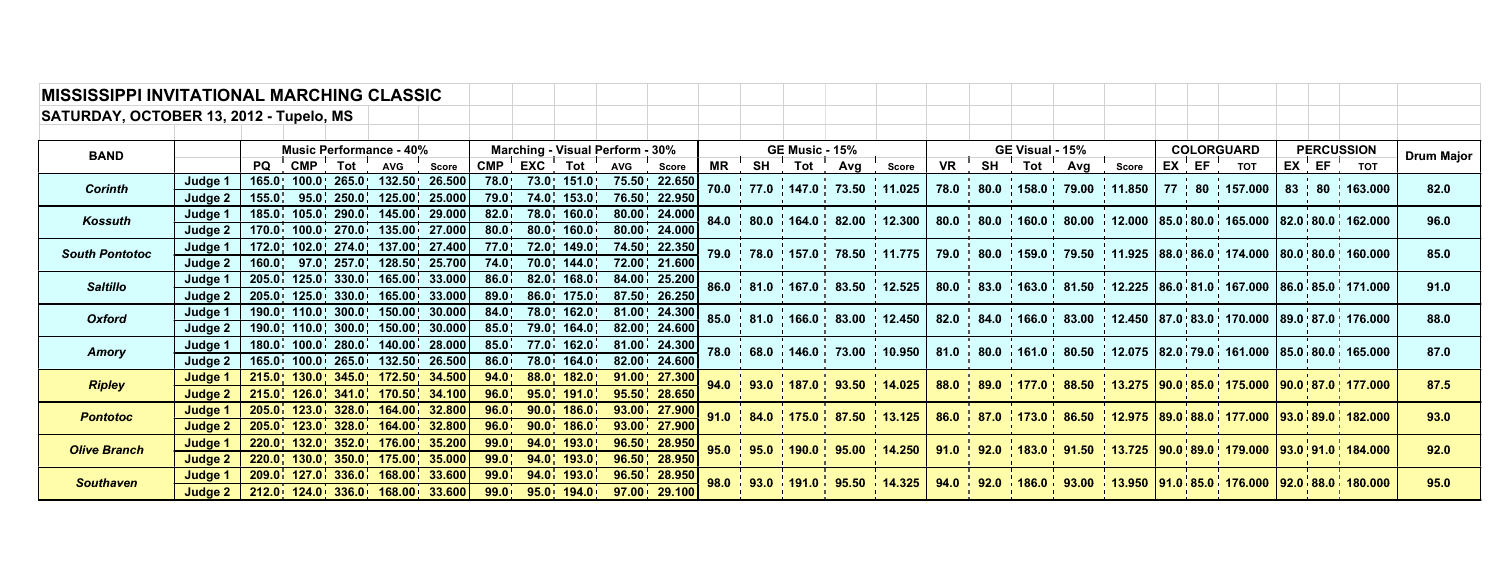|                                                                                  | MISSISSIPPI INVITATIONAL MARCHING CLASSIC |                |                |                  |                   |                |              |                     |                |                    |                   |              |                   |       |  |  |
|----------------------------------------------------------------------------------|-------------------------------------------|----------------|----------------|------------------|-------------------|----------------|--------------|---------------------|----------------|--------------------|-------------------|--------------|-------------------|-------|--|--|
| SATURDAY, OCTOBER 13, 2012 - Tupelo, MS                                          |                                           |                |                |                  |                   |                |              |                     |                |                    |                   |              |                   |       |  |  |
| <b>SCORING SUMMARY</b><br><b>MUSIC</b><br><b>VISUAL</b><br><b>GENERAL EFFECT</b> |                                           |                |                |                  |                   |                |              |                     |                |                    |                   |              |                   |       |  |  |
| <b>BAND</b>                                                                      | <b>JUDGE 1</b>                            |                | <b>JUDGE 2</b> |                  | <b>JUDGE 1</b>    |                | Judge 2      | <b>MUSIC</b>        | <b>VISUAL</b>  | <b>Drum Major</b>  |                   |              |                   |       |  |  |
| <b>Corinth</b>                                                                   | 26.50                                     |                | 25.00          |                  | 22.65             |                | 22.95        | 11.03               | 11.85          | 82.00              |                   |              |                   |       |  |  |
| Kossuth                                                                          | 29.00                                     |                | 27.00          |                  | 24.00             |                | 24.00        | 12.30               | 12.00          | 96.00              |                   |              |                   |       |  |  |
| <b>South Pontotoc</b>                                                            | 27.40                                     |                | 25.70          |                  | 22.35             |                | 21.60        | 11.78               | 11.93          | 85.00              | <b>MIMC 2012</b>  |              |                   |       |  |  |
| <b>Saltillo</b>                                                                  | 33.00                                     | 33.00          |                |                  | 25.20             |                | 26.25        | 12.53               | 12.23          | 91.00              |                   |              |                   |       |  |  |
| Amory                                                                            | 28.00                                     |                | 26.50          |                  | 24.30             |                | 24.60        | 10.95               | 12.08          | 87.00              |                   |              |                   |       |  |  |
| <b>Oxford</b>                                                                    | 30.00                                     |                | 30.00          |                  | 24.30             |                | 24.60        | 12.45               | 12.50          | 88.00              |                   |              |                   |       |  |  |
| <b>Ripley</b>                                                                    | 34.50                                     |                | 34.10          |                  | 27.30             |                | 28.65        | 14.03               | 13.28          | 87.50              |                   |              |                   |       |  |  |
| <b>Pontotoc</b>                                                                  |                                           | 32.80<br>32.80 |                |                  | 27.90             |                | 27.90        | 13.13               | 12.98          | 93.00              |                   |              |                   |       |  |  |
| <b>Olive Branch</b>                                                              | 35.20                                     |                | 35.00          |                  | 28.95             |                | 28.95        | 14.25               | 13.73          | 92.00              |                   |              |                   |       |  |  |
| <b>Southaven</b>                                                                 | 33.60                                     |                | 33.60          |                  | 28.95             |                | 29.10        | 14.33               | 13.95          | 95.00              |                   |              |                   |       |  |  |
|                                                                                  | FINAL RESULTS                             |                |                |                  |                   |                |              |                     |                |                    |                   |              |                   |       |  |  |
| <b>BAND</b>                                                                      | <b>MUSIC</b><br><b>VISUAL</b>             |                |                |                  | <b>GEN EFFECT</b> |                |              | <b>OVERALL BAND</b> |                | <b>COLOR GUARD</b> | <b>PERCUSSION</b> |              | <b>Drum Major</b> |       |  |  |
|                                                                                  | AVERAGE                                   | <b>RK</b>      | <b>AVERAGE</b> | <b>RK</b>        | <b>TOTAL</b>      | <b>RK</b>      | <b>TOTAL</b> | <b>FINAL SCORE</b>  | <b>RANK</b>    | <b>SCORE</b>       | <b>RANK</b>       | <b>SCORE</b> | <b>RANK</b>       |       |  |  |
| <b>Corinth</b>                                                                   | 25.750                                    | 10             | 22.800         | 9                | 22.875            | 10             | 71.425       | 71.425              | 10             | 157                | 10                | 163          | $\bf{8}$          | 82.00 |  |  |
| Kossuth                                                                          | 28.000                                    |                | 24.000         | 8 <sup>°</sup>   | 24.300            |                | 76.300       | 76.300              | 7              | 165                | 8                 | 162          | 9                 | 96.00 |  |  |
| <b>South Pontotoc</b>                                                            | 26.550                                    | 9              | 21.975         | 10 <sup>°</sup>  | 23.700            | 8 <sup>°</sup> | 72.225       | 72.225              | 9 <sup>°</sup> | 174                | 5                 | 160          | 10                | 85.00 |  |  |
| <b>Saltillo</b>                                                                  | 33.000                                    | $\overline{4}$ | 25.725         | 5 <sup>5</sup>   | 24.750            | 6 <sup>1</sup> | 83.475       | 83.475              | 5 <sup>5</sup> | 167                | $\overline{7}$    | 171          | $6^{\circ}$       | 91.00 |  |  |
| Amory                                                                            | 27.250                                    | 8 <sup>°</sup> | 24.450         | $6 \overline{6}$ | 23.030            | 9 <sup>°</sup> | 74.730       | 74.730              | 8 <sup>°</sup> | 161                | 9 <sup>°</sup>    | 165          | $\overline{7}$    | 87.00 |  |  |
| Oxford                                                                           | 30.000                                    | 6 <sup>°</sup> | 24.450         | $6\overline{6}$  | 24.950            | 5 <sup>5</sup> | 79.400       | 79.400              | 6              | 170                | 6                 | 176          | 5 <sup>5</sup>    | 88.00 |  |  |
| Ripley                                                                           | 34.300                                    | 2 <sup>2</sup> | 27.975         | 3                | 27.300            | 3 <sup>5</sup> | 89.575       | 89.575              | 3 <sup>1</sup> | 175                | $\overline{4}$    | 177          | $\overline{4}$    | 87.50 |  |  |
| <b>Pontotoc</b>                                                                  | 32.800                                    | 5 <sup>5</sup> | 27.900         | $\overline{4}$   | 26.100            | 4              | 86.800       | 86.800              | 4              | 177                | 2 <sup>1</sup>    | 182          | 2 <sup>1</sup>    | 93.00 |  |  |
| <b>Olive Branch</b>                                                              | 35.100                                    |                | 28.950         | $\mathbf{2}$     | 27.975            | 2 <sub>1</sub> | 92.025       | 92.025              | 1              | 179                |                   | 184          | 1                 | 92.00 |  |  |
| <b>Southaven</b>                                                                 | 33.600                                    | 3 <sup>°</sup> | 29.025         |                  | 28.275            |                | 90.900       | 90.900              | 2 <sub>1</sub> | 176                | 3 <sup>°</sup>    | <b>180</b>   | 3 <sup>1</sup>    | 95.00 |  |  |